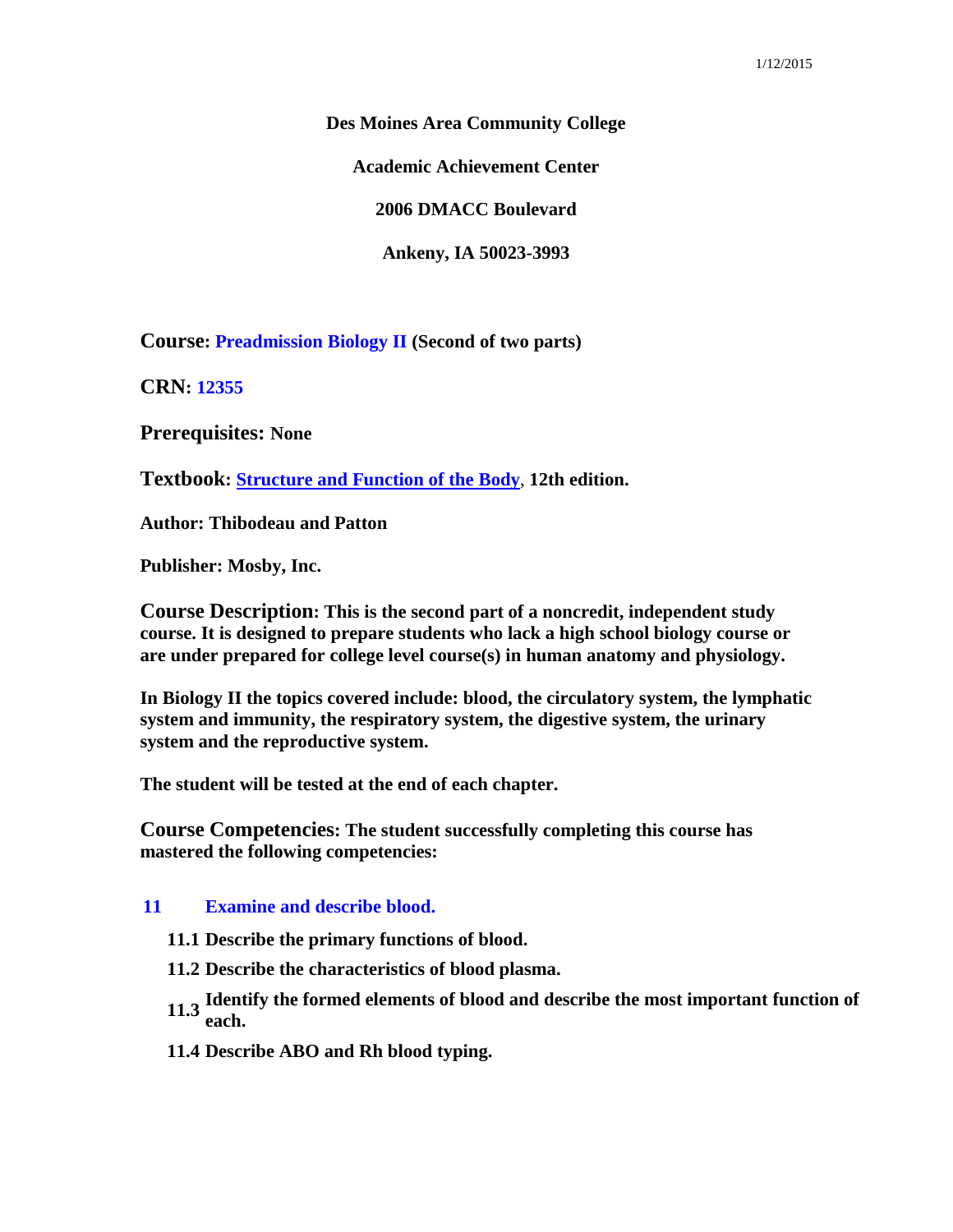- **12 Examine and describe the structures and functions the circulatory system**
	- **12.1 Identify and describe the anatomical components of the heart.**
	- **12.2 Descriptively trace the flow of blood through the heart**
	- **12.3 Explain the relationship between blood vessel structure and function.**
	- **12.4 Identify and discuss the primary factors involved in the generation and regulation of blood pressure.**

#### **13 Examine and describe the lymphatic system.**

- **13.1 List and discuss the generalized functions of the lymphatic system.**
- **13.2 Identify the primary anatomical structures found in lymphatic system.**
- **13.3 Compare and contrast nonspecific and specificity immunity, inherited and acquired immunity and active and passive immunity.**
- **13.4 Discuss the major types of immune system molecules and indicate how antibodies function.**
- **13.5 Compare and contrast the development and functions of B and T cells.**
- **13.6 Compare and contrast humoral and cell-mediated immunity.**

# **14 Examine and describe the respiratory system.**

- **14.1 Discuss the generalized functions of the respiratory system.**
- **14.2 Identify the anatomical components of the respiratory system and describe their functions.**
- **14.3 Explain the mechanisms responsible for the exchange of gases that occurs during internal and external respiration.**
- **14.4 List and discuss the volumes of air exchanged during pulmonary ventilation.**

### **15 Examine and describe the digestive system.**

- **15.1 List in sequence each of the anatomical components of the alimentary canal from the mouth to the anus and identify the accessory organs of digestion.**
- **15.2 Compare and contrast mechanical and chemical digestion.**
- **15.3 Discuss the basics of protein, fat and carbohydrate digestion and identify the end products of each process.**

### **17 Examine and describe the urinary system.**